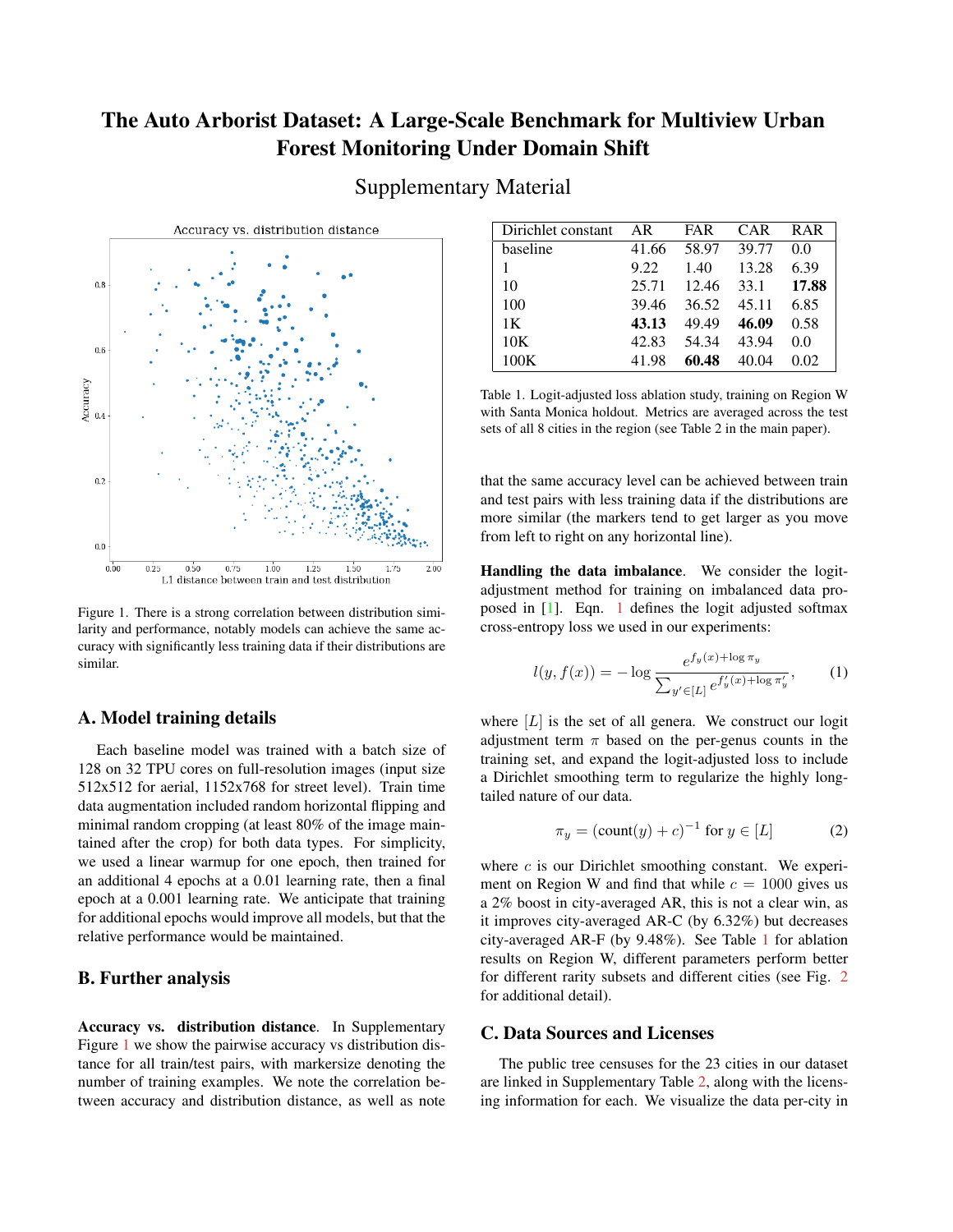<span id="page-1-1"></span>

Figure 2. Loss balancing results per-city as well as averages across the Region W cities, for different values of our Dirichlet smoothing constant c. You can see the explicit tradeoff between frequent and common classes, with rare classes remaining a significant challenge. Baseline results are shown as a black line.

Figure [3,](#page-3-0) showing the coordinates of each tree as well as coloring the most common genera to show regional shifts in distribution.

# References

<span id="page-1-0"></span>[1] Aditya Krishna Menon, Sadeep Jayasumana, Ankit Singh Rawat, Himanshu Jain, Andreas Veit, and Sanjiv Kumar. Long-tail learning via logit adjustment. *arXiv preprint arXiv:2007.07314*, 2020. [1](#page-0-3)